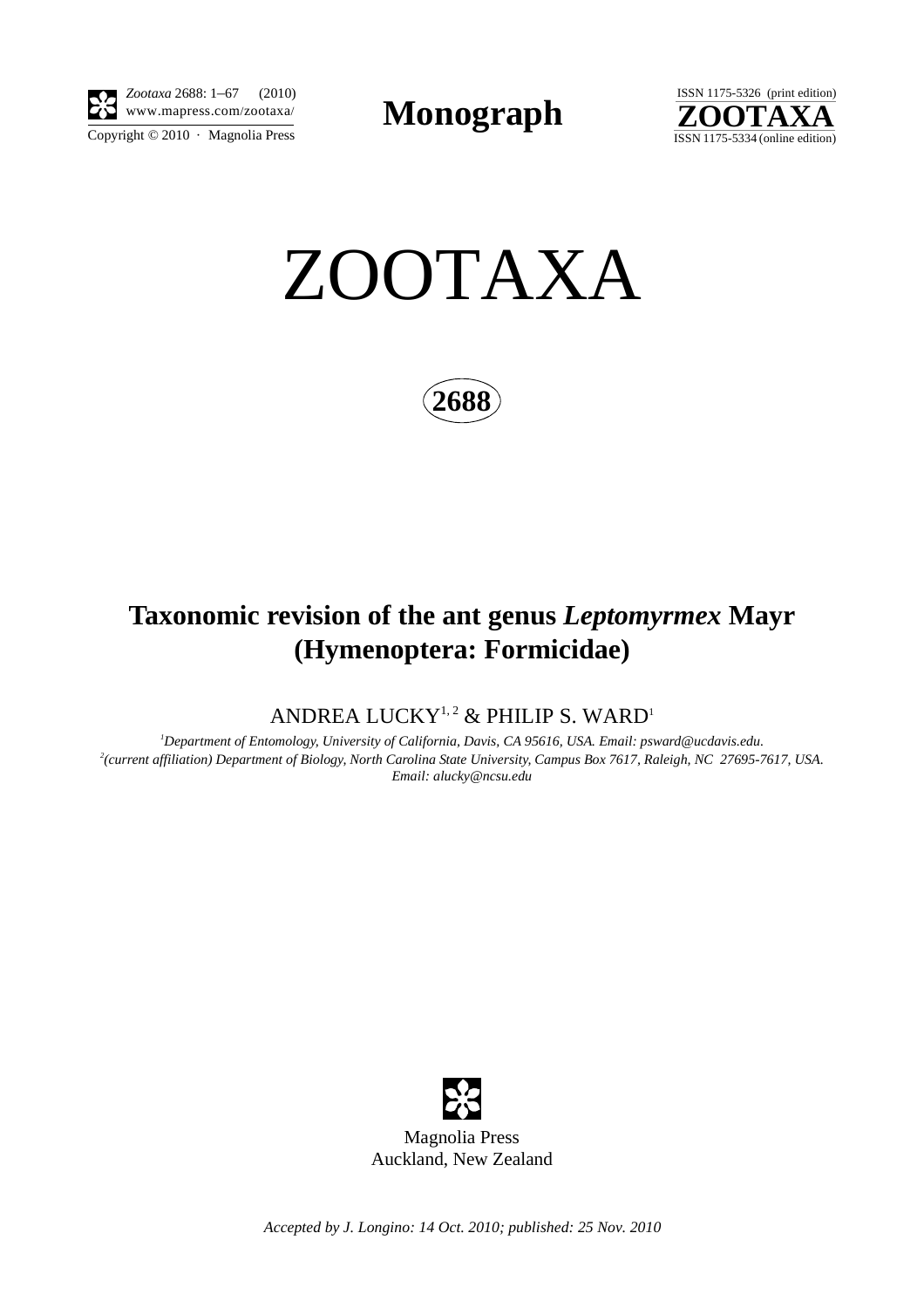## ANDREA LUCKY & PHILIP S. WARD **Taxonomic revision of the ant genus** *Leptomyrmex* **Mayr (Hymenoptera: Formicidae)** (*Zootaxa* 2688)

67 pp.; 30 cm. 25 November 2010 ISBN 978-1-86977-607-7 (paperback) ISBN 978-1-86977-608-4 (Online edition)

FIRST PUBLISHED IN 2010 BY Magnolia Press P.O. Box 41-383 Auckland 1346 New Zealand e-mail: zootaxa@mapress.com http://www.mapress.com/zootaxa/

### © 2010 Magnolia Press

All rights reserved.

No part of this publication may be reproduced, stored, transmitted or disseminated, in any form, or by any means, without prior written permission from the publisher, to whom all requests to reproduce copyright material should be directed in writing.

This authorization does not extend to any other kind of copying, by any means, in any form, and for any purpose other than private research use.

ISSN 1175-5326 (Print edition) ISSN 1175-5334 (Online edition)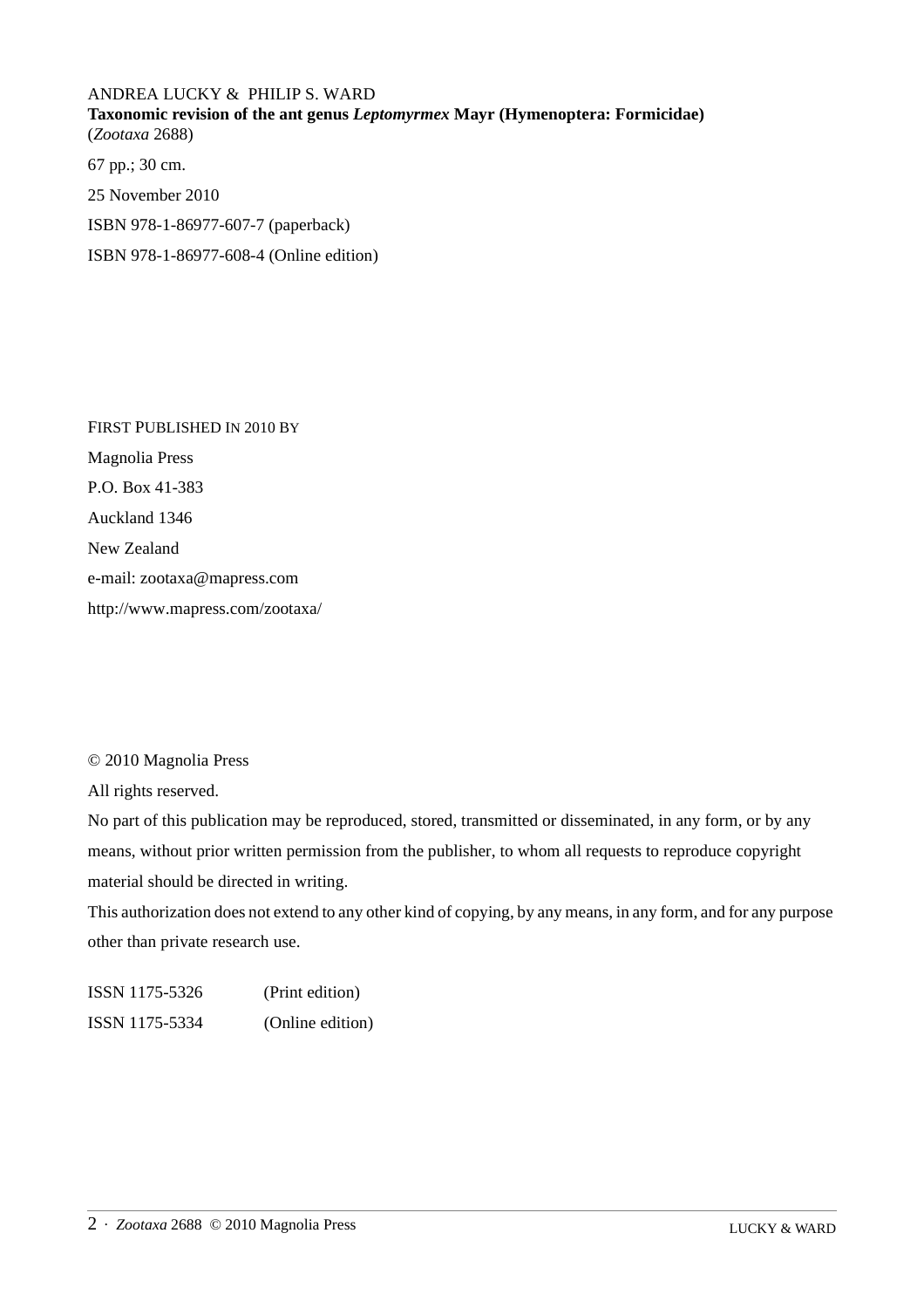#### **Table of contents**

#### **Abstract**

The ants of the genus *Leptomyrmex* (Hymenoptera: Formicidae), commonly called 'spider ants', are distinctive members of the ant subfamily Dolichoderinae and prominent residents of intact wet forest and sclerophyll habitats in eastern Australia, New Caledonia and New Guinea. This revision redresses pervasive taxonomic problems in this genus by using a combination of morphology and molecular data to define species boundaries and clarify nomenclature. Twenty-seven *Leptomyrmex* species are recognized and are informally split into two groups: the macro-*Leptomyrmex* (21 species), and its sister group, the micro-*Leptomyrmex* (six species). Nine subspecies are elevated to species status: *L. cnemidatus*  Wheeler 1915, *L. geniculatus* Emery 1914, *L. melanoticus* Wheeler 1934, *L. nigriceps* Emery 1914, *L. rothneyi* Forel 1902, *L. ruficeps* Emery 1895, *L. rufipes* Emery 1895, *L. rufithorax* Forel 1915 and *L. tibialis* Emery 1895. Nineteen new synonymies are proposed (senior synonyms listed first): *L. cnemidatus* Wheeler 1915 = *L. erythrocephalus venustus*  Wheeler 1934 = *L. erythrocephalus brunneiceps* Wheeler 1934; *L. darlingtoni* Wheeler 1934 = *L. darlingtoni fascigaster* Wheeler 1934 = *L. darlingtoni jucundus* Wheeler 1934; *L. erythrocephalus* (Fabricius 1775) = *L. froggatti* Forel 1910 =